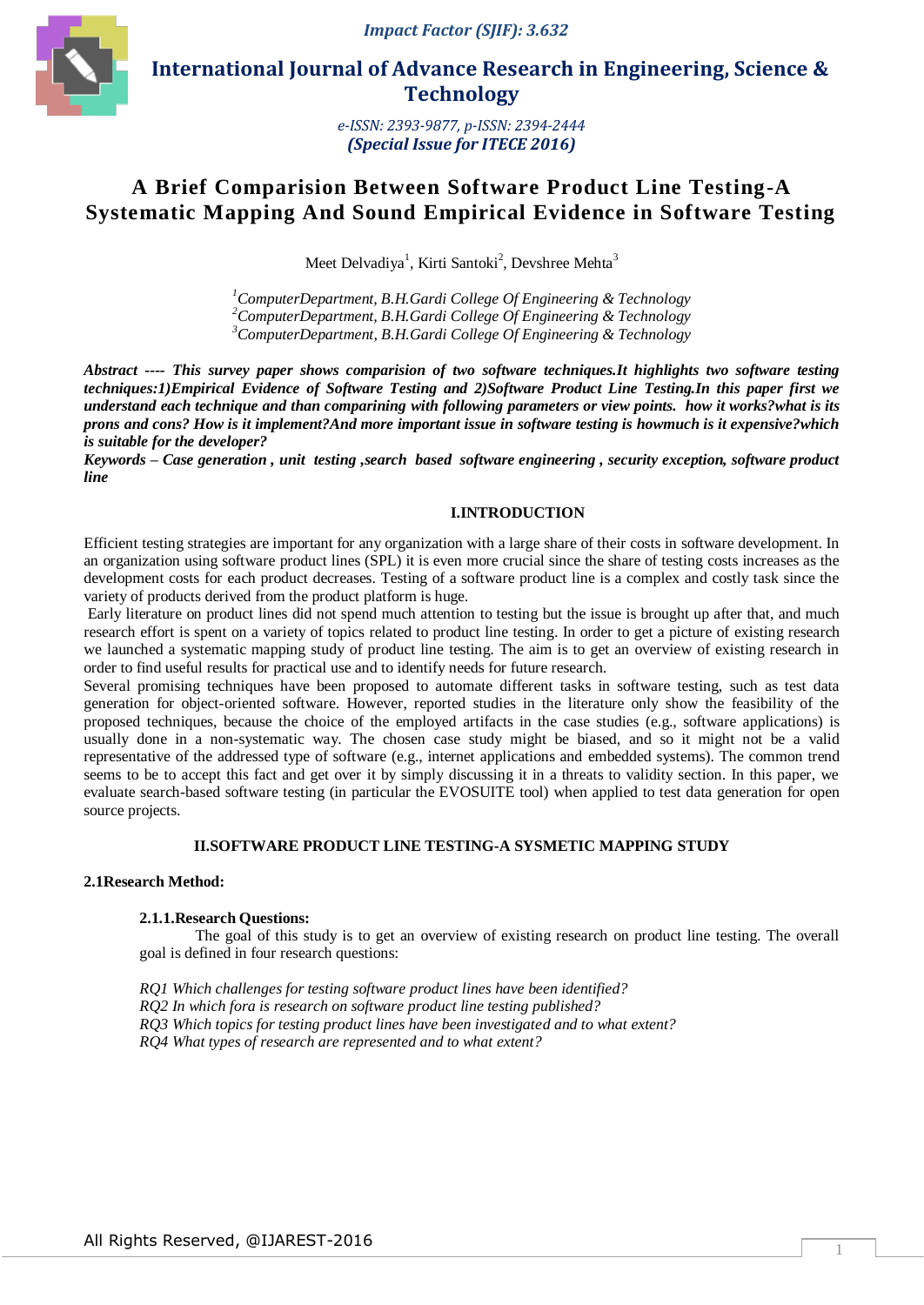# *International Journal of Advance Research in Engineering, Science & Technology (IJAREST) (Special Issue for ITECE 2016), e-ISSN:* 2393-9877*, print-ISSN:* 2394-2444

#### **2.1.2. Sysmetic Mapping***:*

In order to get an overview of the research on SPL testing, a systematic mapping study is carried through. The mapping process consists of three activities;

- i) Search for relevant publications,
- ii) Definition of a classification scheme
- iii) Mapping of publications.

Mapping system consists five steps and there are following here: i)Exploratory Search.

ii)Extention by related work.

iii)Screening main conference proceeding.

iv)Validation against database.

v)Validation against systmetic review.

A summary of the inclusion and exclusion criteria is:

• **Inclusion:** Peer reviewed publications with a clear focus on some aspect of software product line testing.

• **Exclusion:** Publications where either testing focus or software product line focus is lacking. Non-peer reviewed publications.

#### **2.1.3. Threats to validity:**

This defines first three terms or keywords: construct validity, internal validity, external validity. Construct validity: *It* reflects to what extent the phenomenon under study really represents what the researchers have in mind and what is investigated according to the research questions.

Internal validity: *It* is concerned with the analysis of the data.

External validity: *It* is about generalization from this study.

#### **2.2 Challenges in software line testing:**

#### **Large number of tests**

A major challenge with testing a software product line regards the large number of required tests. In order to fully test a product line, all possible uses of each generic component, and preferably even all possible product variants, need to be tested.

The main issue here is how to reduce redundant testing and to minimize the testing effort through reuse of test artefacts.

#### **Reusable components and concrete products**

The second most considerable challenge, which of course is closely related to the previous, is how to balance effort spent on reusable components and product variants.

## **Variability**

Variability is an important concept in software product line engineering, and it introduces a number of new challenges to testing. Variability is expressed as variation points on different levels with different types of interdependencies.

#### **2.3 Classification Schemes**

Publications are classified into categories in three different dimensions. There are following here:i) *research focus ii) type of contribution and iii) research type*.

Six categories of research focus:

- i) test organization and process,
- ii) test management,
- iii) testability,
- iv) system and acceptance testing (ST and AT),
- v) integration testing (IT),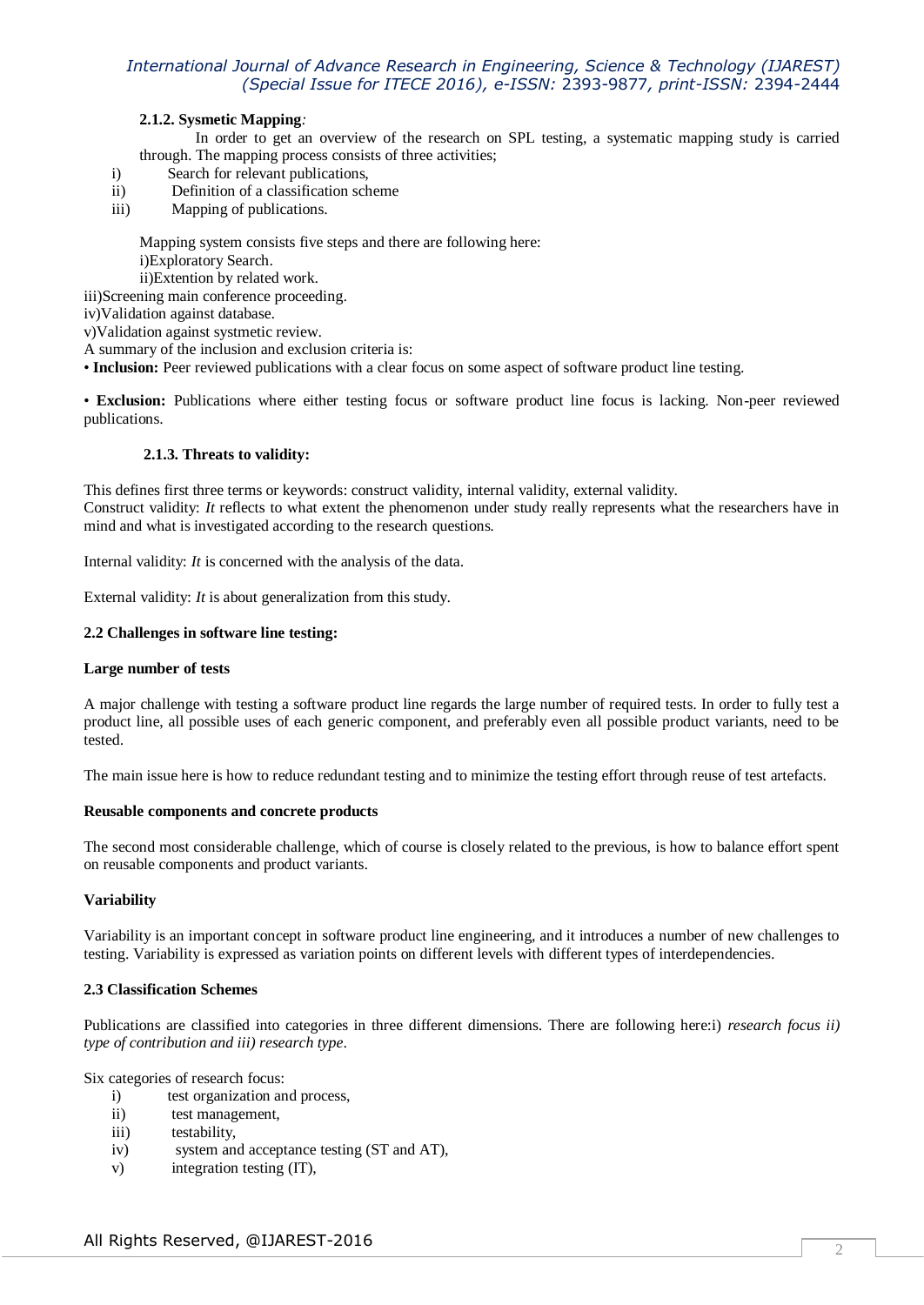## *International Journal of Advance Research in Engineering, Science & Technology (IJAREST) (Special Issue for ITECE 2016), e-ISSN:* 2393-9877*, print-ISSN:* 2394-2444

vi) unit testing (UT), and vii) automation.

Contribution type is classified into five categories: *Tool, Method, Model, Metric,* and *Open Items*.

#### **2.4 Discussion:**

The surveyed research indicates software product line testing being a rather immature area. Software product line testing seems to be a "discussion" topic. There is a well established understanding about challenges, as summarized in upper section. However, when looking for solutions to these challenges, we mostly find proposals. This is future research topic and it most discussion topic in research area.

## **III . SOUND EMPIRICAL EVIDENCE IN SOFTWARE TESTING**

#### **3.1 Basic Knowledege of Emipirical Evidence**

Software testing is expensive activity in software development therefore much research effort has been put into the question of how to automate it as much as possible. In this topic, we focus on test data generation for code coverage, in particular branch coverage in the context of object-oriented software. The simplest automated testing technique in this context is perhaps random testing but during the years different sophisticated techniques have also been proposed. At a high level, the current state of the art can roughly be divided into three main groups: variants of i)random testing ii) dynamicsymbolic execution and iii) search-basedsoftware testing.

For "simple" techniques such as random testing, it is possible to provide rigorous answers based on theoretical analyses. For more complex techniques where mathematical proofs become infeasible or too hard, researchers have to rely on empirical analyses. There are several challenges when carrying out empirical studies, among which there is the choice of the case study. If a technique works well in the lab on a specific case study, will it also work well in the real-world when it is applied by practitioners on their software? It might be that a novel technique works well in the lab just because the case study is too simple or small, but then it might fail on real-world instances. Even if real-world instances are used in a case study, the proposed technique might be too specific/biased toward those instances, and still fail when applied on new instances by practitioners.

#### **3.2 Objectives:**

The performance of test generation tools is commonly evaluated in terms of the achieved code coverage. High code coverage by itself is not sufficient in order to find defects as there are further major obstacles, most prominently the oracle problem: Except for special kinds of defects, such as program crashes or undeclared exceptions, the tester has to provide an oracle that decides whether a given test run detected an error or not. This oracle could be anything from a formal specification, test assertions, up to manual assessment. The oracle problem entails further problems; for example, in order to be able to come up with a test assertion a generated test case needs to be easily understandable and preferably short. However, in all cases a prerequisite to the oracle problem is to find an input that takes the program to a desired state. Therefore, in our experiment we compare the results in terms of the achieved branch coverage.

## **3.3 SOFTWARE ENGINEERING EXPERIMENTATION**

To get a better picture of the current practice in evaluations in software engineering research, we surveyed the literature on test generation for object-oriented software. This is not meant to be an exhaustive and systematic survey, but rather a representative sample of the literature to motivate the work presented in this topic.

#### **3.4 Threats to Validity**

Threats to internal validity come from how experiments were carried out. We used the EVOSUITE tool for our experiment, which is an advanced research prototype for Java test data generation. Although EVOSUITE has been carefully tested, it might have internal faults that compromised the validity of the results. Furthermore, because EVOSUITE is based on randomized algorithms, we repeated each experiment on each class 10 times to take this randomness into account. However, because our study was focused on obtaining insights on the challenges of applying test generation tools in realistic settings, our research questions did not deal with comparisons of algorithms, and so statistical tests werenot required.